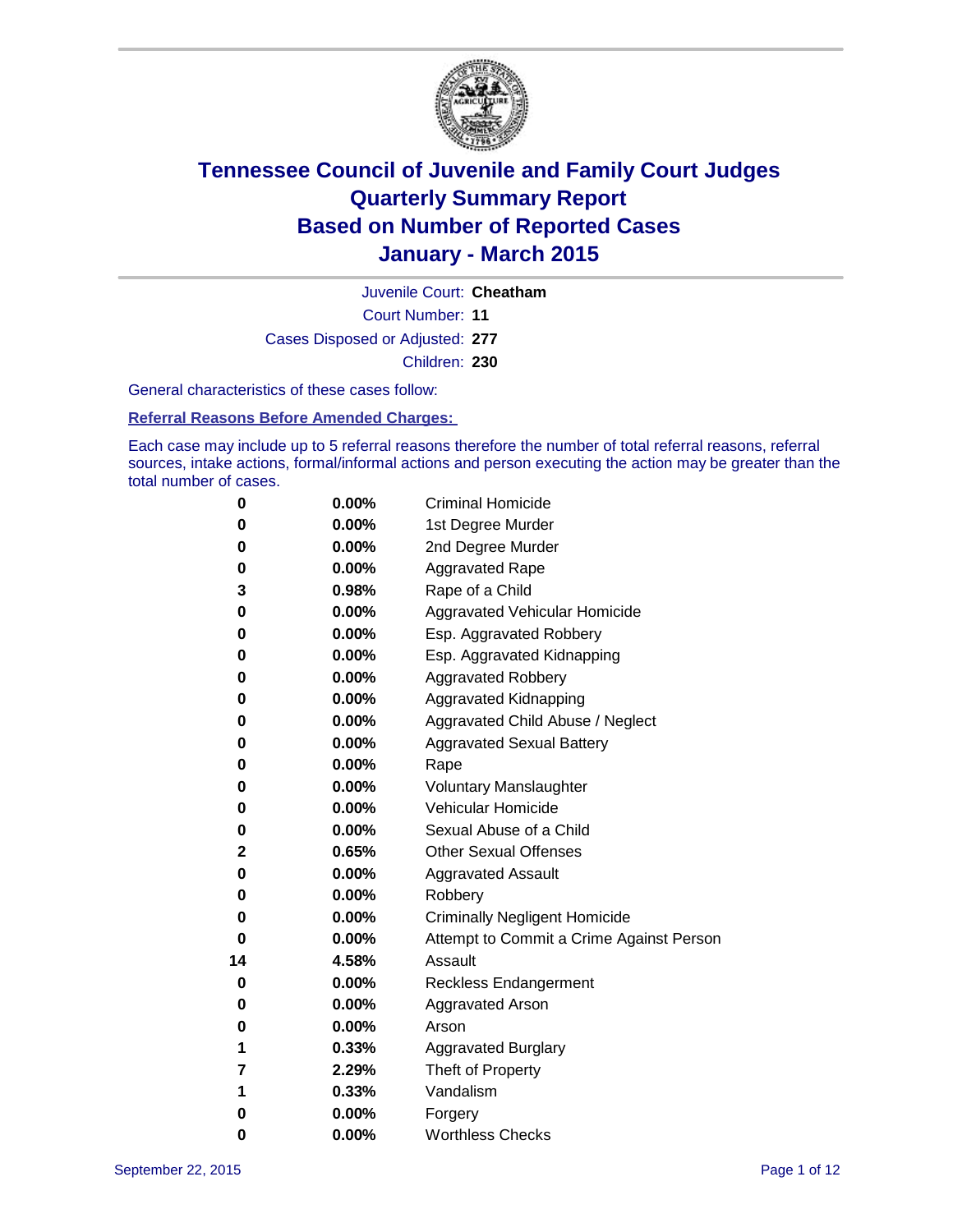

Court Number: **11** Juvenile Court: **Cheatham** Cases Disposed or Adjusted: **277** Children: **230**

#### **Referral Reasons Before Amended Charges:**

Each case may include up to 5 referral reasons therefore the number of total referral reasons, referral sources, intake actions, formal/informal actions and person executing the action may be greater than the total number of cases.

| 0        | 0.00%  | Illegal Possession / Fraudulent Use of Credit / Debit Cards |
|----------|--------|-------------------------------------------------------------|
| 1        | 0.33%  | <b>Burglary</b>                                             |
| 0        | 0.00%  | Unauthorized Use of a Vehicle                               |
| 0        | 0.00%  | <b>Cruelty to Animals</b>                                   |
| 0        | 0.00%  | Sale of Controlled Substances                               |
| 20       | 6.54%  | <b>Other Drug Offenses</b>                                  |
| 0        | 0.00%  | Possession of Controlled Substances                         |
| 0        | 0.00%  | <b>Criminal Attempt</b>                                     |
| 1        | 0.33%  | Carrying Weapons on School Property                         |
| 0        | 0.00%  | Unlawful Carrying / Possession of a Weapon                  |
| 0        | 0.00%  | <b>Evading Arrest</b>                                       |
| 0        | 0.00%  | Escape                                                      |
| 1        | 0.33%  | Driving Under Influence (DUI)                               |
| 0        | 0.00%  | Possession / Consumption of Alcohol                         |
| 0        | 0.00%  | Resisting Stop, Frisk, Halt, Arrest or Search               |
| 0        | 0.00%  | <b>Aggravated Criminal Trespass</b>                         |
| 0        | 0.00%  | Harassment                                                  |
| 0        | 0.00%  | Failure to Appear                                           |
| 0        | 0.00%  | Filing a False Police Report                                |
| 0        | 0.00%  | Criminal Impersonation                                      |
| 2        | 0.65%  | <b>Disorderly Conduct</b>                                   |
| 0        | 0.00%  | <b>Criminal Trespass</b>                                    |
| $\bf{0}$ | 0.00%  | <b>Public Intoxication</b>                                  |
| 0        | 0.00%  | Gambling                                                    |
| 51       | 16.67% | Traffic                                                     |
| 0        | 0.00%  | <b>Local Ordinances</b>                                     |
| 0        | 0.00%  | Violation of Wildlife Regulations                           |
| 0        | 0.00%  | <b>Contempt of Court</b>                                    |
| 9        | 2.94%  | Violation of Probation                                      |
| 0        | 0.00%  | Violation of Aftercare                                      |
| 7        | 2.29%  | <b>Unruly Behavior</b>                                      |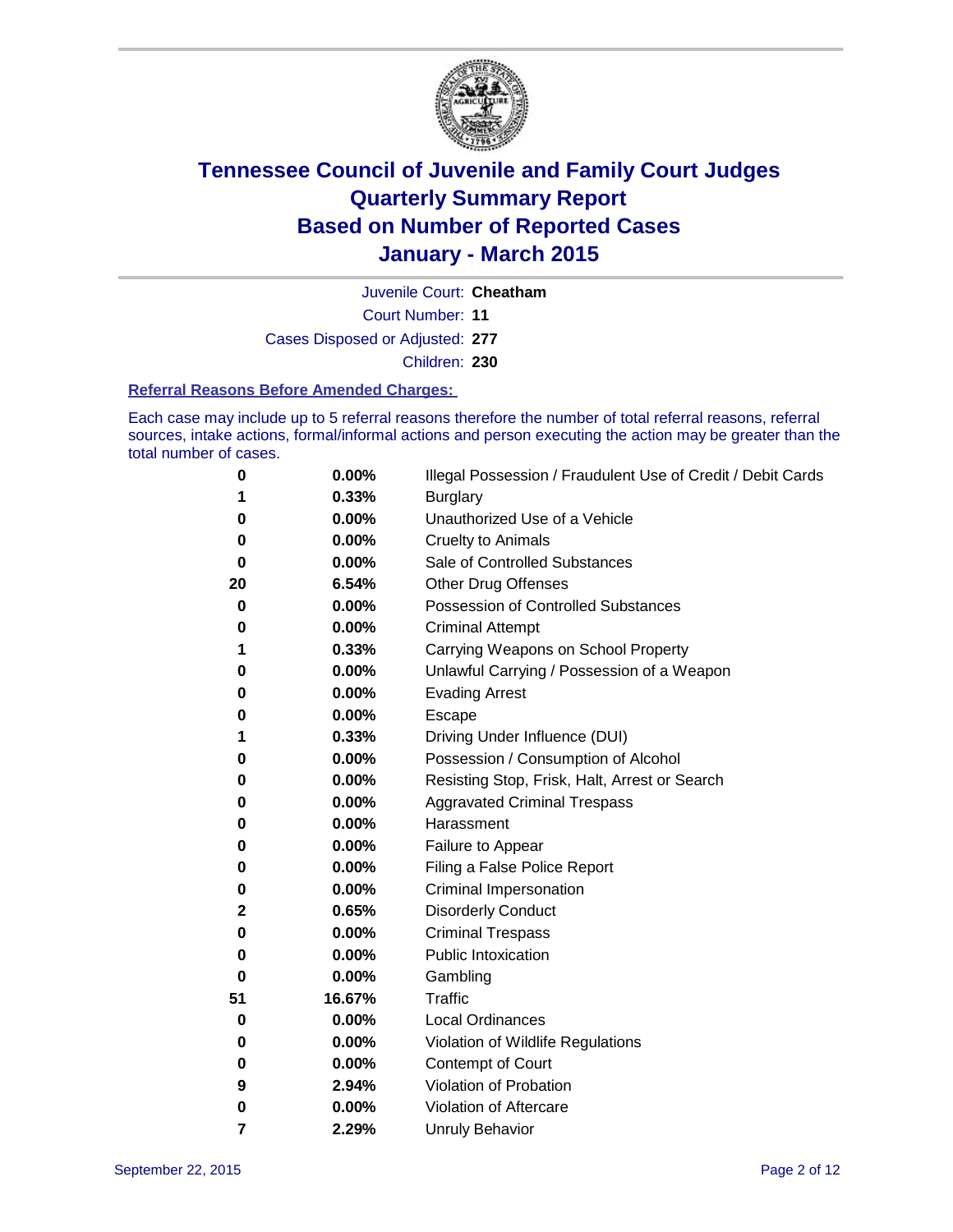

Court Number: **11** Juvenile Court: **Cheatham** Cases Disposed or Adjusted: **277** Children: **230**

#### **Referral Reasons Before Amended Charges:**

Each case may include up to 5 referral reasons therefore the number of total referral reasons, referral sources, intake actions, formal/informal actions and person executing the action may be greater than the total number of cases.

| 18  | 5.88%    | Truancy                                |
|-----|----------|----------------------------------------|
| 0   | $0.00\%$ | In-State Runaway                       |
| 0   | 0.00%    | Out-of-State Runaway                   |
| 11  | 3.59%    | Possession of Tobacco Products         |
| 0   | 0.00%    | Violation of a Valid Court Order       |
| 0   | $0.00\%$ | Violation of Curfew                    |
| 0   | 0.00%    | Sexually Abused Child                  |
| 0   | 0.00%    | <b>Physically Abused Child</b>         |
| 16  | 5.23%    | Dependency / Neglect                   |
| 0   | 0.00%    | <b>Termination of Parental Rights</b>  |
| 0   | 0.00%    | <b>Violation of Pretrial Diversion</b> |
| 0   | 0.00%    | Violation of Informal Adjustment       |
| 61  | 19.93%   | <b>Judicial Review</b>                 |
| 0   | 0.00%    | <b>Administrative Review</b>           |
| 0   | 0.00%    | <b>Foster Care Review</b>              |
| 27  | 8.82%    | Custody                                |
| 4   | 1.31%    | Visitation                             |
| 5   | 1.63%    | Paternity / Legitimation               |
| 0   | 0.00%    | <b>Child Support</b>                   |
| 0   | 0.00%    | <b>Request for Medical Treatment</b>   |
| 0   | 0.00%    | <b>Consent to Marry</b>                |
| 44  | 14.38%   | Other                                  |
| 306 | 100.00%  | <b>Total Referrals</b>                 |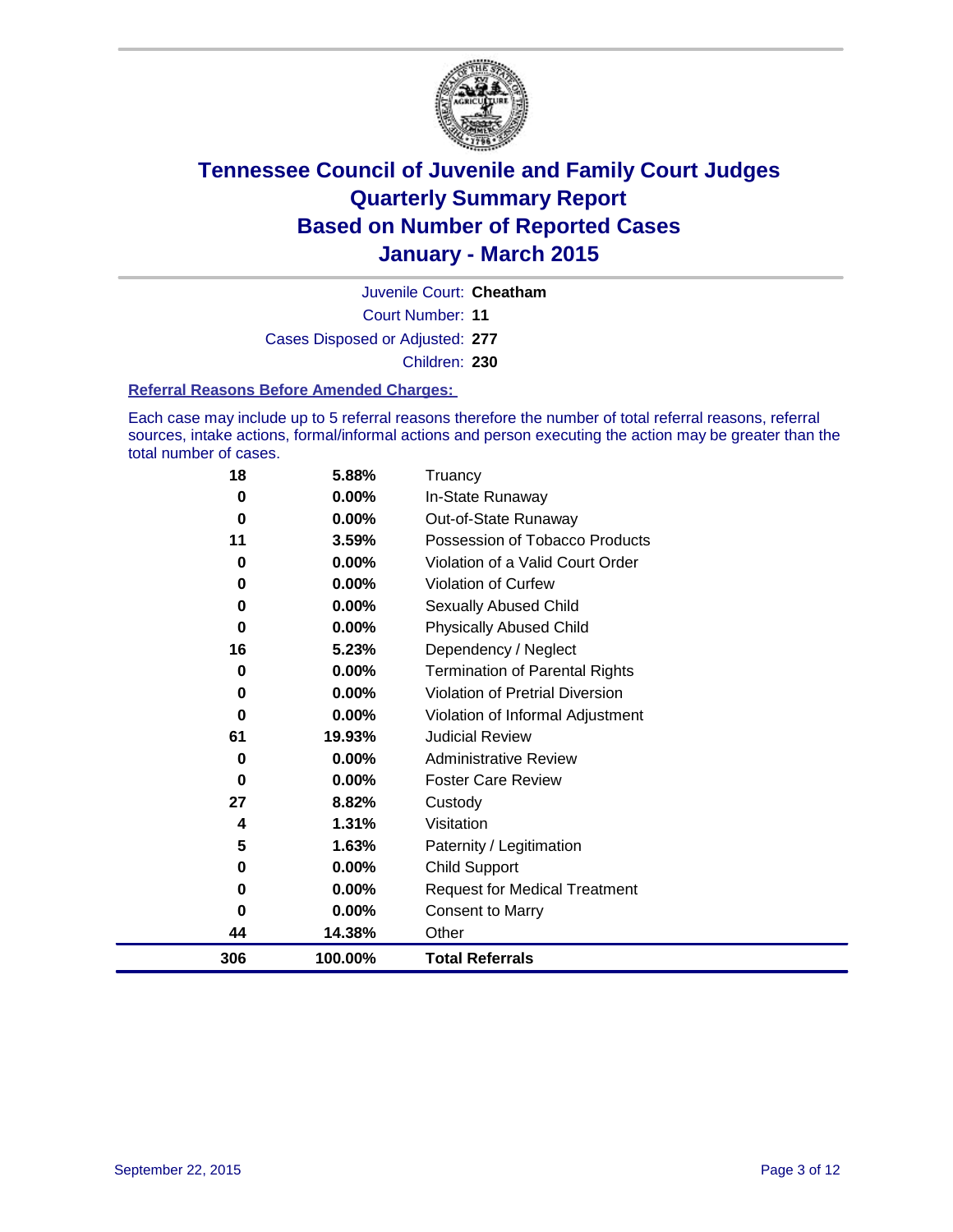

| Juvenile Court: Cheatham        |  |
|---------------------------------|--|
| Court Number: 11                |  |
| Cases Disposed or Adjusted: 277 |  |
| Children: 230                   |  |

### **Referral Sources: 1**

| 306          | 100.00%  | <b>Total Referral Sources</b>     |
|--------------|----------|-----------------------------------|
| 6            | 1.96%    | Other                             |
| 0            | $0.00\%$ | Unknown                           |
| 0            | 0.00%    | Hospital                          |
| 0            | $0.00\%$ | Child & Parent                    |
| $\mathbf{2}$ | 0.65%    | Victim                            |
| 0            | $0.00\%$ | <b>Other Court</b>                |
| 0            | $0.00\%$ | Social Agency                     |
| 18           | 5.88%    | <b>Court Staff</b>                |
| 0            | $0.00\%$ | <b>District Attorney's Office</b> |
| 0            | $0.00\%$ | <b>Other State Department</b>     |
| 51           | 16.67%   | <b>DCS</b>                        |
| 0            | $0.00\%$ | <b>CSA</b>                        |
| 22           | 7.19%    | School                            |
| 0            | $0.00\%$ | Self                              |
| 39           | 12.75%   | Relatives                         |
| 42           | 13.73%   | Parents                           |
| 126          | 41.18%   | Law Enforcement                   |

### **Age of Child at Referral: 2**

| 230 | 100.00%  | <b>Total Child Count</b> |
|-----|----------|--------------------------|
| 0   | $0.00\%$ | <b>Unknown</b>           |
| 0   | $0.00\%$ | Ages 19 and Over         |
| 67  | 29.13%   | Ages 17 through 18       |
| 52  | 22.61%   | Ages 15 through 16       |
| 18  | 7.83%    | Ages 13 through 14       |
| 14  | 6.09%    | Ages 11 through 12       |
| 79  | 34.35%   | Ages 10 and Under        |

<sup>1</sup> If different than number of Referral Reasons (306), verify accuracy of your court's data.

One child could be counted in multiple categories, verify accuracy of your court's data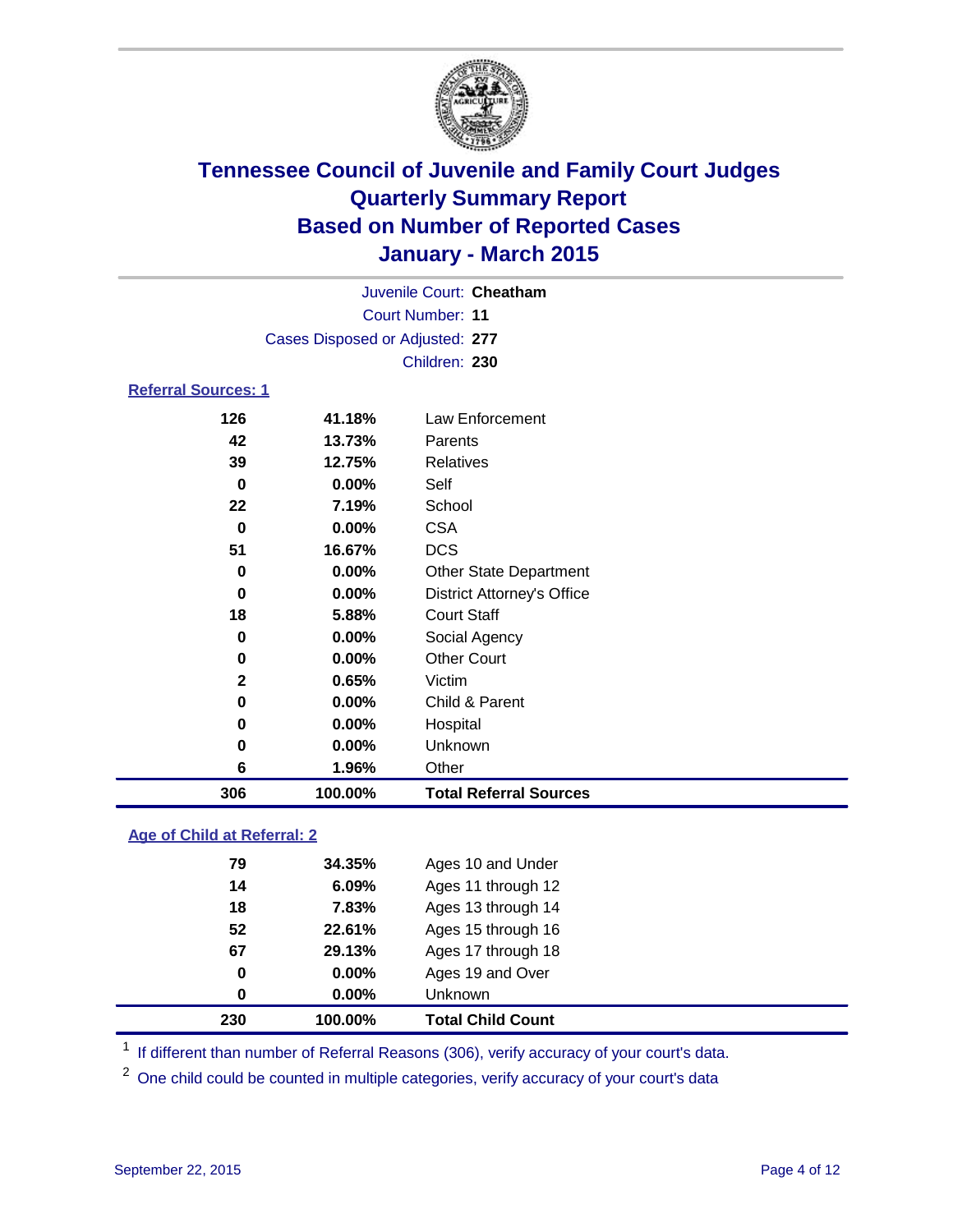

|                                         | Juvenile Court: Cheatham            |                          |  |  |  |  |
|-----------------------------------------|-------------------------------------|--------------------------|--|--|--|--|
| Court Number: 11                        |                                     |                          |  |  |  |  |
|                                         | Cases Disposed or Adjusted: 277     |                          |  |  |  |  |
|                                         |                                     | Children: 230            |  |  |  |  |
| Sex of Child: 1                         |                                     |                          |  |  |  |  |
| 124                                     | 53.91%                              | Male                     |  |  |  |  |
| 79                                      | 34.35%                              | Female                   |  |  |  |  |
| 27                                      | 11.74%                              | Unknown                  |  |  |  |  |
| 230                                     | 100.00%                             | <b>Total Child Count</b> |  |  |  |  |
| Race of Child: 1                        |                                     |                          |  |  |  |  |
| 175                                     | 76.09%                              | White                    |  |  |  |  |
| 4                                       | 1.74%                               | African American         |  |  |  |  |
| 0                                       | 0.00%                               | Native American          |  |  |  |  |
| 0                                       | 0.00%                               | Asian                    |  |  |  |  |
| 1                                       | 0.43%                               | Mixed                    |  |  |  |  |
| 50                                      | 21.74%                              | Unknown                  |  |  |  |  |
| 230                                     | 100.00%                             | <b>Total Child Count</b> |  |  |  |  |
| <b>Hispanic Origin: 1</b>               |                                     |                          |  |  |  |  |
| $\overline{3}$                          | 1.30%                               | Yes                      |  |  |  |  |
| 174                                     | 75.65%                              | <b>No</b>                |  |  |  |  |
| 53                                      | 23.04%                              | Unknown                  |  |  |  |  |
| 230                                     | 100.00%<br><b>Total Child Count</b> |                          |  |  |  |  |
| <b>School Enrollment of Children: 1</b> |                                     |                          |  |  |  |  |
| 145                                     | 63.04%                              | Yes                      |  |  |  |  |
| 40                                      | 17.39%                              | No                       |  |  |  |  |
| 45                                      | 19.57%                              | Unknown                  |  |  |  |  |
| 230                                     | <b>Total Child Count</b><br>100.00% |                          |  |  |  |  |

One child could be counted in multiple categories, verify accuracy of your court's data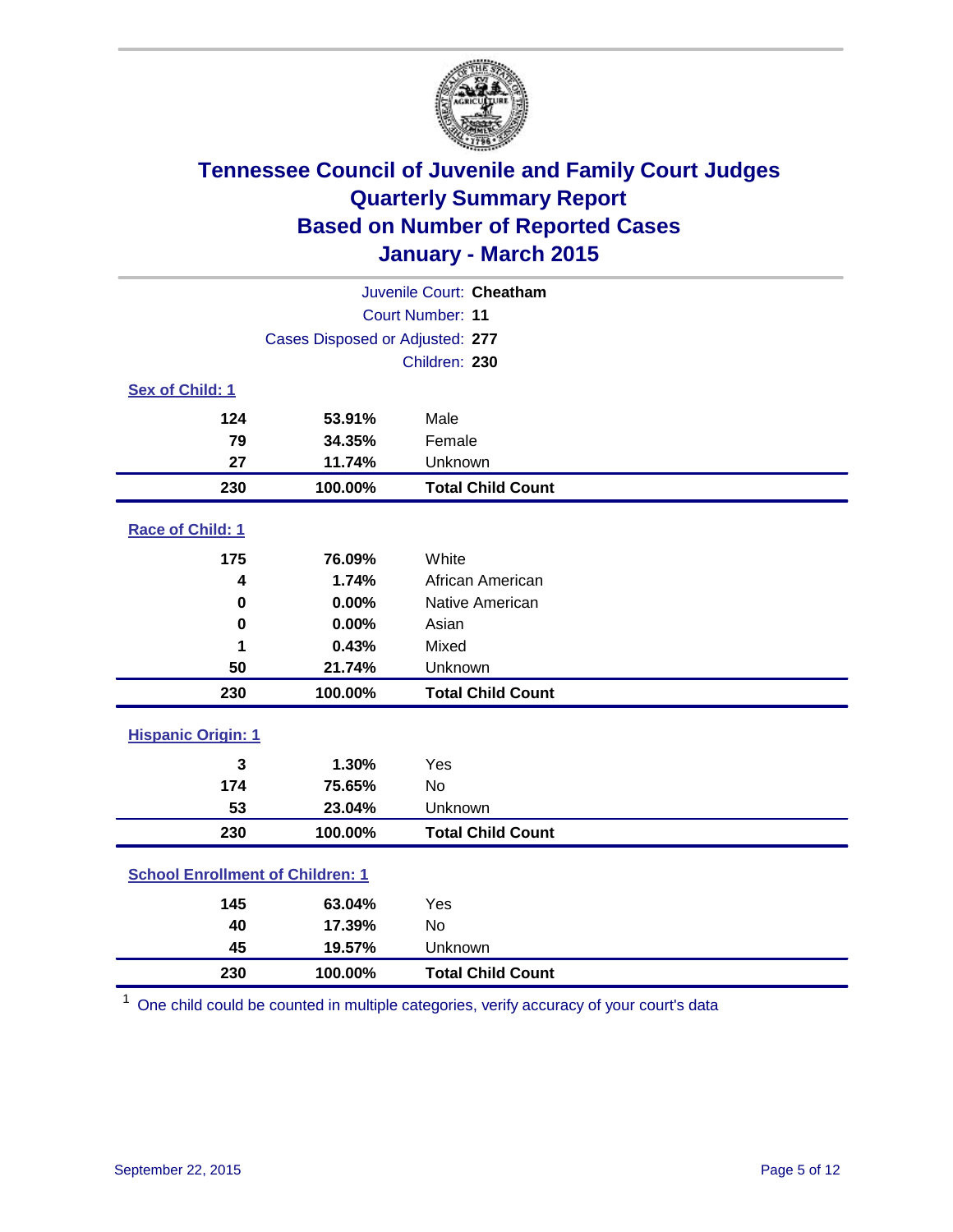

Court Number: **11** Juvenile Court: **Cheatham** Cases Disposed or Adjusted: **277** Children: **230**

### **Living Arrangement of Child at Time of Referral: 1**

| 230 | 100.00%  | <b>Total Child Count</b>     |
|-----|----------|------------------------------|
| 3   | 1.30%    | Other                        |
| 49  | 21.30%   | Unknown                      |
| 0   | $0.00\%$ | Independent                  |
| 0   | $0.00\%$ | In an Institution            |
| 0   | $0.00\%$ | In a Residential Center      |
| 0   | $0.00\%$ | In a Group Home              |
| 1   | 0.43%    | With Foster Family           |
| 4   | 1.74%    | <b>With Adoptive Parents</b> |
| 39  | 16.96%   | <b>With Relatives</b>        |
| 34  | 14.78%   | With Father                  |
| 44  | 19.13%   | With Mother                  |
| 5   | 2.17%    | With Mother and Stepfather   |
| 3   | $1.30\%$ | With Father and Stepmother   |
| 48  | 20.87%   | With Both Biological Parents |
|     |          |                              |

#### **Type of Detention: 2**

| 0   | $0.00\%$ | Non-Secure Placement         |
|-----|----------|------------------------------|
| 0   | $0.00\%$ | Juvenile Detention Facility  |
| 0   | $0.00\%$ | Jail - Complete Separation   |
| 0   | $0.00\%$ | Jail - Partial Separation    |
| 0   | $0.00\%$ | Jail - No Separation         |
| 0   | $0.00\%$ | <b>Psychiatric Hospital</b>  |
| 0   | $0.00\%$ | <b>Unknown</b>               |
| 277 | 100.00%  | Does Not Apply               |
| 0   | $0.00\%$ | Other                        |
| 277 | 100.00%  | <b>Total Detention Count</b> |

<sup>1</sup> One child could be counted in multiple categories, verify accuracy of your court's data

If different than number of Cases (277) verify accuracy of your court's data.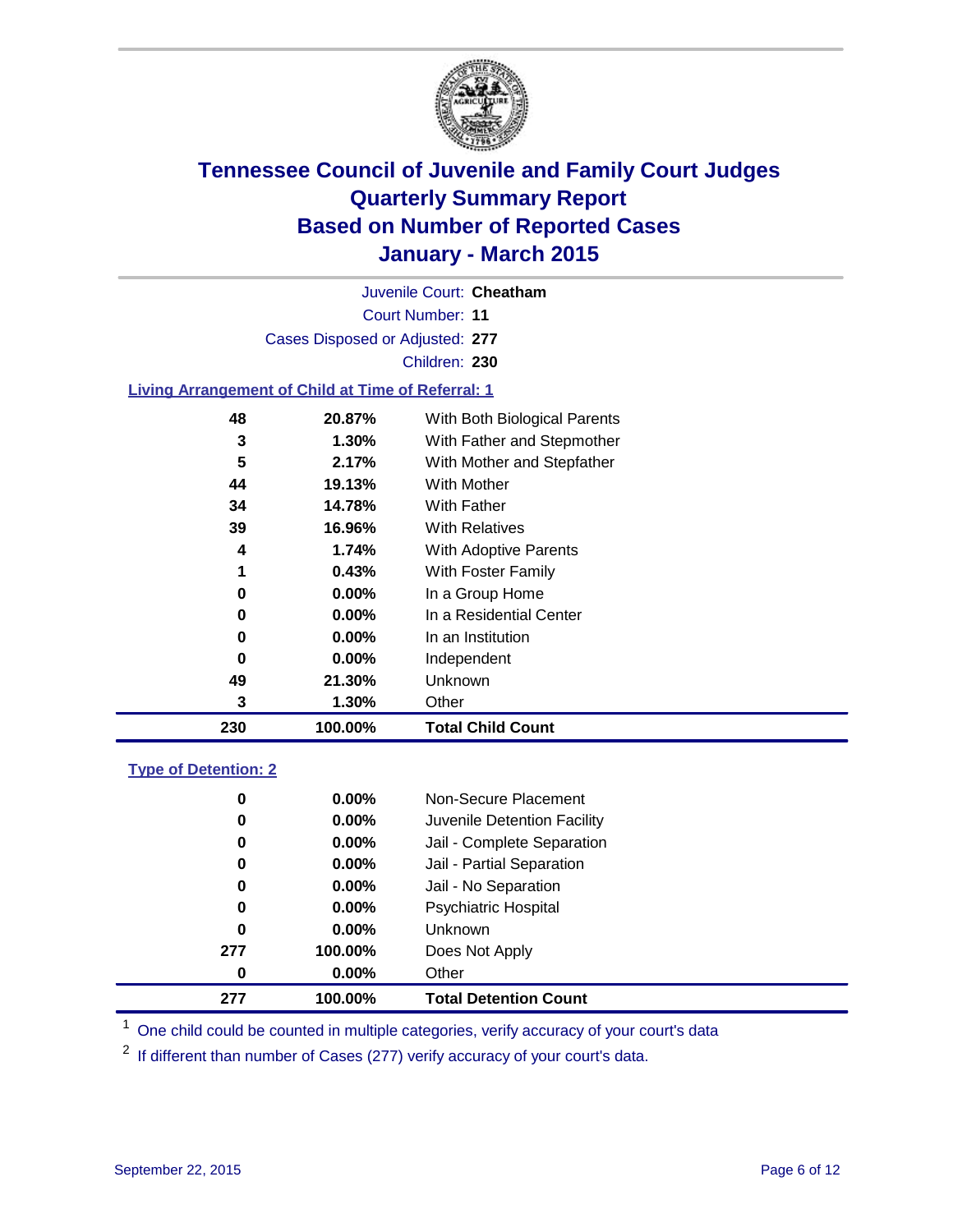

| Juvenile Court: Cheatham                           |                                 |                                      |  |  |  |  |  |  |
|----------------------------------------------------|---------------------------------|--------------------------------------|--|--|--|--|--|--|
| <b>Court Number: 11</b>                            |                                 |                                      |  |  |  |  |  |  |
|                                                    | Cases Disposed or Adjusted: 277 |                                      |  |  |  |  |  |  |
|                                                    | Children: 230                   |                                      |  |  |  |  |  |  |
| <b>Placement After Secure Detention Hearing: 1</b> |                                 |                                      |  |  |  |  |  |  |
| 0                                                  | 0.00%                           | Returned to Prior Living Arrangement |  |  |  |  |  |  |
| 0                                                  | 0.00%                           | Juvenile Detention Facility          |  |  |  |  |  |  |
| 0                                                  | 0.00%                           | Jail                                 |  |  |  |  |  |  |
| $\bf{0}$                                           | 0.00%                           | Shelter / Group Home                 |  |  |  |  |  |  |
| 0                                                  | $0.00\%$                        | <b>Foster Family Home</b>            |  |  |  |  |  |  |
| 0                                                  | 0.00%                           | Psychiatric Hospital                 |  |  |  |  |  |  |
| 0                                                  | 0.00%                           | Unknown                              |  |  |  |  |  |  |
| 277                                                | 100.00%                         | Does Not Apply                       |  |  |  |  |  |  |
| $0.00\%$<br>Other<br>$\mathbf 0$                   |                                 |                                      |  |  |  |  |  |  |
| 100.00%<br><b>Total Placement Count</b><br>277     |                                 |                                      |  |  |  |  |  |  |
| <b>Intake Actions: 2</b>                           |                                 |                                      |  |  |  |  |  |  |
| 149                                                | 48.69%                          | <b>Petition Filed</b>                |  |  |  |  |  |  |
| 29                                                 | 9.48%                           | <b>Motion Filed</b>                  |  |  |  |  |  |  |
| 62                                                 | 20.26%                          | <b>Citation Processed</b>            |  |  |  |  |  |  |
| $\bf{0}$                                           | 0.00%                           | Notification of Paternity Processed  |  |  |  |  |  |  |
| 65                                                 | 21.24%                          | Scheduling of Judicial Review        |  |  |  |  |  |  |
| 0                                                  | 0.00%                           | Scheduling of Administrative Review  |  |  |  |  |  |  |
| 0                                                  | 0.00%                           | Scheduling of Foster Care Review     |  |  |  |  |  |  |
| 0                                                  | 0.00%                           | <b>Unknown</b>                       |  |  |  |  |  |  |
| 0                                                  | 0.00%                           | Does Not Apply                       |  |  |  |  |  |  |
| 1                                                  | 0.33%                           | Other                                |  |  |  |  |  |  |

<sup>1</sup> If different than number of Cases (277) verify accuracy of your court's data.

**100.00% Total Intake Count**

<sup>2</sup> If different than number of Referral Reasons (306), verify accuracy of your court's data.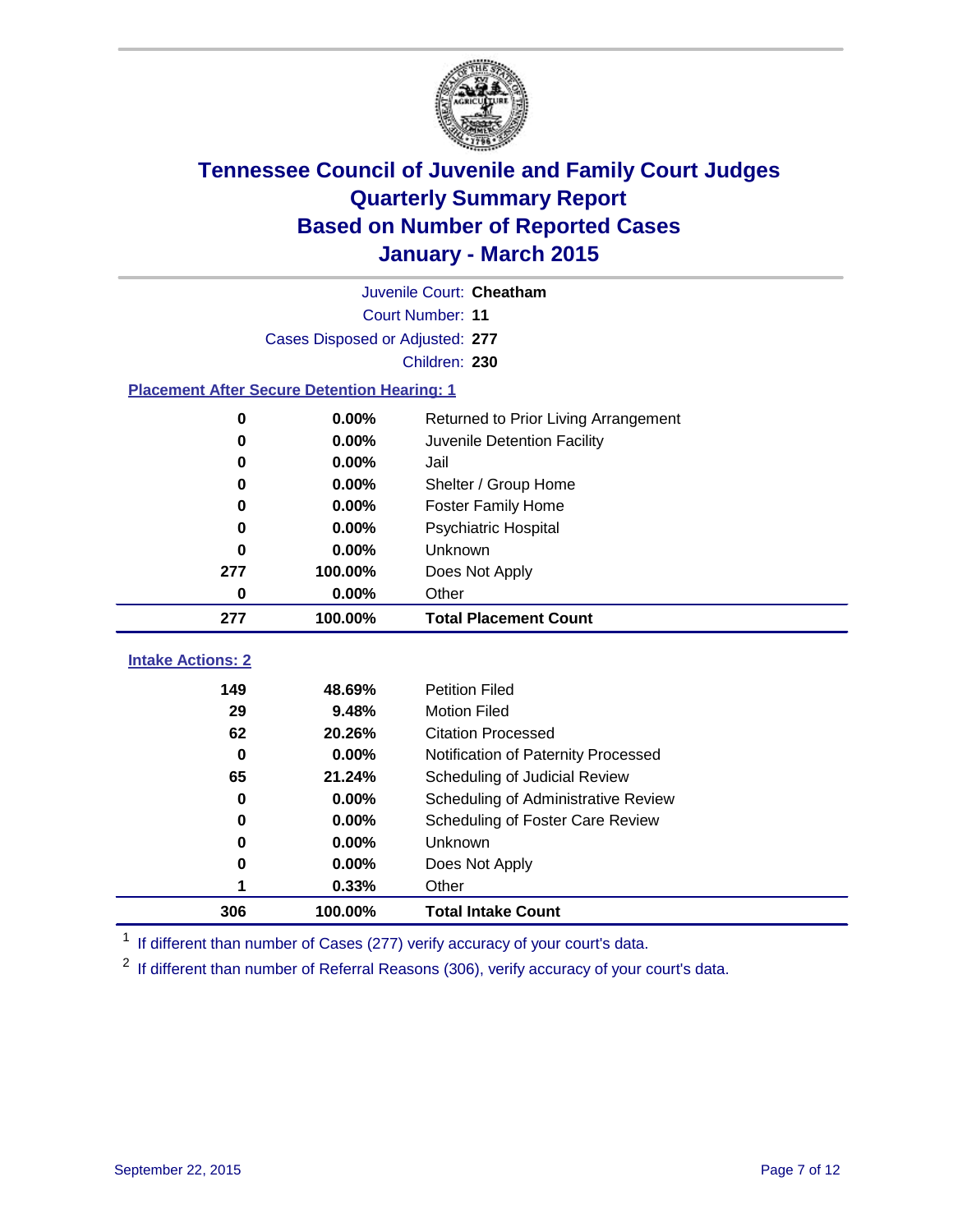

Court Number: **11** Juvenile Court: **Cheatham** Cases Disposed or Adjusted: **277** Children: **230**

### **Last Grade Completed by Child: 1**

| 39           | 16.96%  | Too Young for School     |
|--------------|---------|--------------------------|
| 1            | 0.43%   | Preschool                |
| $\mathbf 2$  | 0.87%   | Kindergarten             |
| 6            | 2.61%   | 1st Grade                |
| 0            | 0.00%   | 1st Grade                |
| $\mathbf{2}$ | 0.87%   | 2nd Grade                |
| $\pmb{0}$    | 0.00%   | 2nd Grade                |
| 3            | 1.30%   | 3rd Grade                |
| 0            | 0.00%   | 3rd Grade                |
| 4            | 1.74%   | 4th Grade                |
| 0            | 0.00%   | 4th Grade                |
| 4            | 1.74%   | 5th Grade                |
| 0            | 0.00%   | 5th Grade                |
| 5            | 2.17%   | 6th Grade                |
| 0            | 0.00%   | 6th Grade                |
| 6            | 2.61%   | 7th Grade                |
| 0            | 0.00%   | 7th Grade                |
| 14           | 6.09%   | 8th Grade                |
| $\mathbf 0$  | 0.00%   | 8th Grade                |
| 18           | 7.83%   | 9th Grade                |
| $\mathbf 0$  | 0.00%   | 9th Grade                |
| 24           | 10.43%  | 10th Grade               |
| 25           | 10.87%  | 11th Grade               |
| $\mathbf 2$  | 0.87%   | 12th Grade               |
| 0            | 0.00%   | Non-Graded Special Ed    |
| 0            | 0.00%   | <b>GED</b>               |
| 0            | 0.00%   | Graduated                |
| 1            | 0.43%   | Never Attended School    |
| 74           | 32.17%  | Unknown                  |
| $\pmb{0}$    | 0.00%   | Other                    |
| 230          | 100.00% | <b>Total Child Count</b> |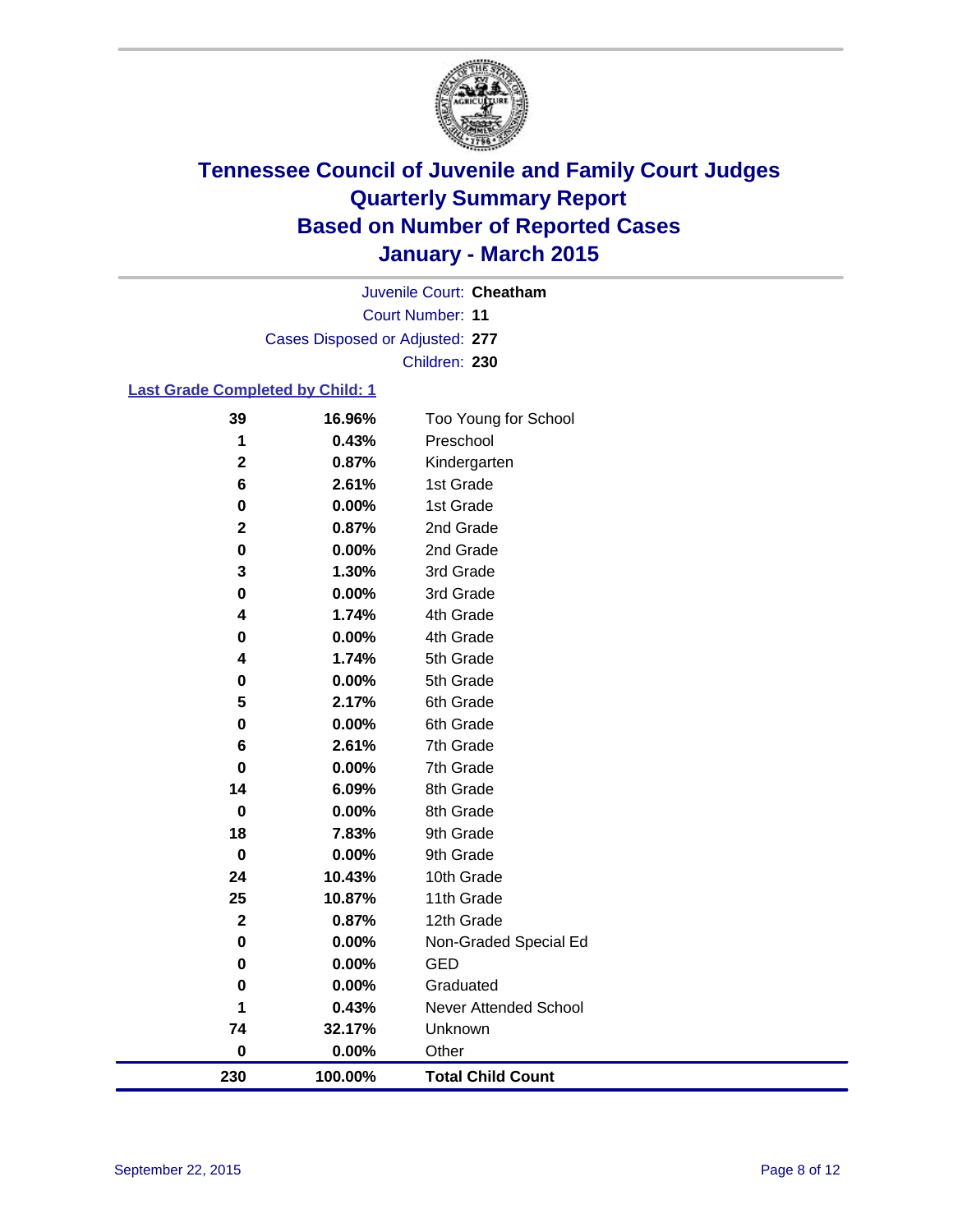

| Juvenile Court: Cheatham                |                                 |               |                          |  |  |  |  |
|-----------------------------------------|---------------------------------|---------------|--------------------------|--|--|--|--|
| <b>Court Number: 11</b>                 |                                 |               |                          |  |  |  |  |
|                                         | Cases Disposed or Adjusted: 277 |               |                          |  |  |  |  |
|                                         |                                 | Children: 230 |                          |  |  |  |  |
| <b>Enrolled in Special Education: 1</b> |                                 |               |                          |  |  |  |  |
| 0                                       | $0.00\%$                        | Yes           |                          |  |  |  |  |
| 155                                     | 67.39%                          | No            |                          |  |  |  |  |
| 75                                      | 32.61%                          | Unknown       |                          |  |  |  |  |
| 230                                     | 100.00%                         |               | <b>Total Child Count</b> |  |  |  |  |
| $\overline{ }$                          |                                 |               |                          |  |  |  |  |

<sup>1</sup> One child could be counted in multiple categories, verify accuracy of your court's data

| <b>Action Executed By: 1</b> |
|------------------------------|
|------------------------------|

| 306 | 100.00%  | <b>Total Action Count</b> |
|-----|----------|---------------------------|
| 0   | $0.00\%$ | Unknown                   |
| 0   | $0.00\%$ | Other                     |
| 0   | $0.00\%$ | <b>YSO</b>                |
| 0   | 0.00%    | Magistrate                |
| 306 | 100.00%  | Judge                     |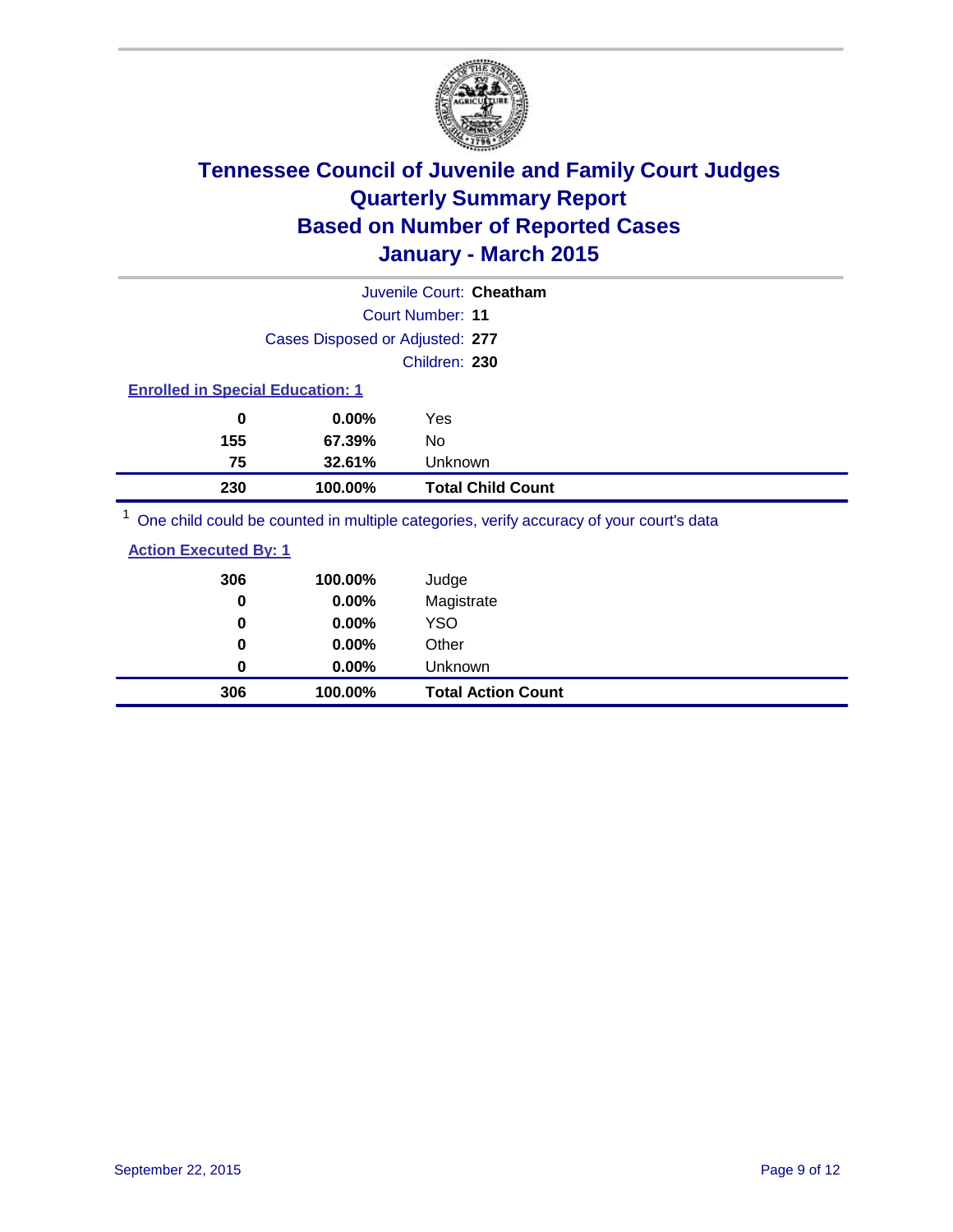

Court Number: **11** Juvenile Court: **Cheatham** Cases Disposed or Adjusted: **277** Children: **230**

### **Formal / Informal Actions: 1**

| 86           | 28.10%   | Dismissed                                        |
|--------------|----------|--------------------------------------------------|
| 0            | $0.00\%$ | Retired / Nolle Prosequi                         |
| 25           | 8.17%    | <b>Complaint Substantiated Delinquent</b>        |
| 21           | $6.86\%$ | <b>Complaint Substantiated Status Offender</b>   |
| 34           | 11.11%   | <b>Complaint Substantiated Dependent/Neglect</b> |
| 0            | $0.00\%$ | <b>Complaint Substantiated Abused</b>            |
| 0            | $0.00\%$ | <b>Complaint Substantiated Mentally III</b>      |
| $\mathbf{2}$ | 0.65%    | Informal Adjustment                              |
| 0            | $0.00\%$ | <b>Pretrial Diversion</b>                        |
| 4            | $1.31\%$ | <b>Transfer to Adult Court Hearing</b>           |
| 0            | $0.00\%$ | Charges Cleared by Transfer to Adult Court       |
| 0            | $0.00\%$ | Special Proceeding                               |
| 0            | $0.00\%$ | <b>Review Concluded</b>                          |
| 60           | 19.61%   | Case Held Open                                   |
| 74           | 24.18%   | Other                                            |
| 0            | $0.00\%$ | <b>Unknown</b>                                   |
| 306          | 100.00%  | <b>Total Action Count</b>                        |

<sup>1</sup> If different than number of Referral Reasons (306), verify accuracy of your court's data.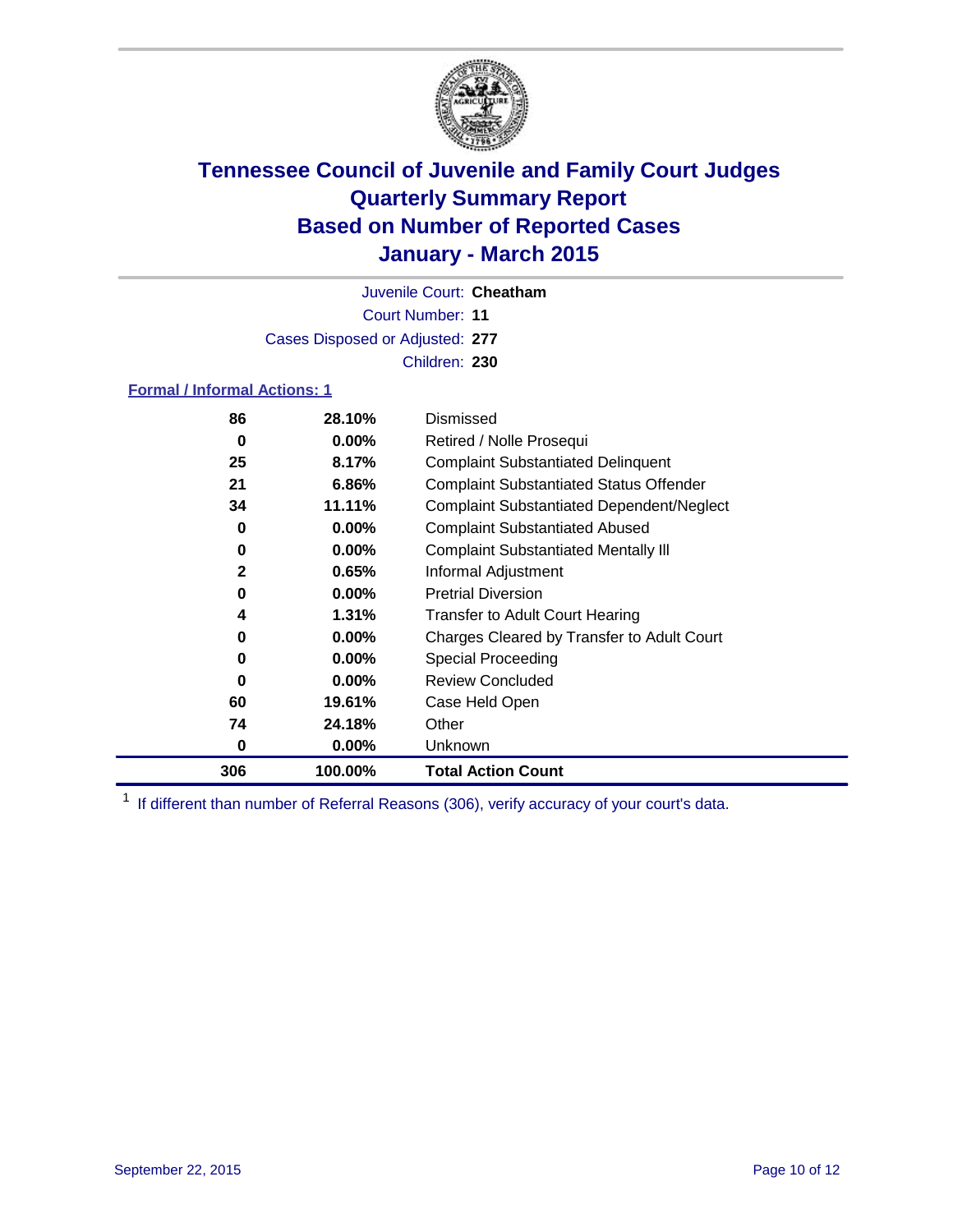

|                       |                                 | Juvenile Court: Cheatham                              |
|-----------------------|---------------------------------|-------------------------------------------------------|
|                       |                                 | <b>Court Number: 11</b>                               |
|                       | Cases Disposed or Adjusted: 277 |                                                       |
|                       |                                 | Children: 230                                         |
| <b>Case Outcomes:</b> |                                 | There can be multiple outcomes for one child or case. |
| 73                    | 12.11%                          | <b>Case Dismissed</b>                                 |
| 0                     | 0.00%                           | Case Retired or Nolle Prosequi                        |
| 0                     | 0.00%                           | Warned / Counseled                                    |
| 60                    | 9.95%                           | Held Open For Review                                  |
| 9                     | 1.49%                           | Supervision / Probation to Juvenile Court             |
| 5                     | 0.83%                           | <b>Probation to Parents</b>                           |
| 0                     | 0.00%                           | Referral to Another Entity for Supervision / Service  |
| 0                     | 0.00%                           | Referred for Mental Health Counseling                 |
| 7                     | 1.16%                           | Referred for Alcohol and Drug Counseling              |
| 0                     | 0.00%                           | <b>Referred to Alternative School</b>                 |
| 0                     | 0.00%                           | Referred to Private Child Agency                      |
| 11                    | 1.82%                           | Referred to Defensive Driving School                  |
| 0                     | 0.00%                           | Referred to Alcohol Safety School                     |
| 0                     | 0.00%                           | Referred to Juvenile Court Education-Based Program    |
| 0                     | 0.00%                           | Driver's License Held Informally                      |
| 0                     | 0.00%                           | <b>Voluntary Placement with DMHMR</b>                 |
| 0                     | 0.00%                           | <b>Private Mental Health Placement</b>                |
| 0                     | 0.00%                           | Private MR Placement                                  |
| 0                     | 0.00%                           | Placement with City/County Agency/Facility            |
| 0                     | 0.00%                           | Placement with Relative / Other Individual            |
| 13                    | 2.16%                           | Fine                                                  |
| 33                    | 5.47%                           | <b>Public Service</b>                                 |
| 4                     | 0.66%                           | Restitution                                           |
| 0                     | 0.00%                           | <b>Runaway Returned</b>                               |
| 6                     | 1.00%                           | No Contact Order                                      |
| 0                     | 0.00%                           | Injunction Other than No Contact Order                |
| 1                     | 0.17%                           | House Arrest                                          |
| 0                     | 0.00%                           | <b>Court Defined Curfew</b>                           |
| 0                     | 0.00%                           | Dismissed from Informal Adjustment                    |
| 0                     | 0.00%                           | <b>Dismissed from Pretrial Diversion</b>              |
| 0                     | 0.00%                           | Released from Probation                               |
|                       | 0.17%                           | <b>Transferred to Adult Court</b>                     |
| 0                     | 0.00%                           | <b>DMHMR Involuntary Commitment</b>                   |
| 0                     | $0.00\%$                        | <b>DCS Commitment - Determinate</b>                   |